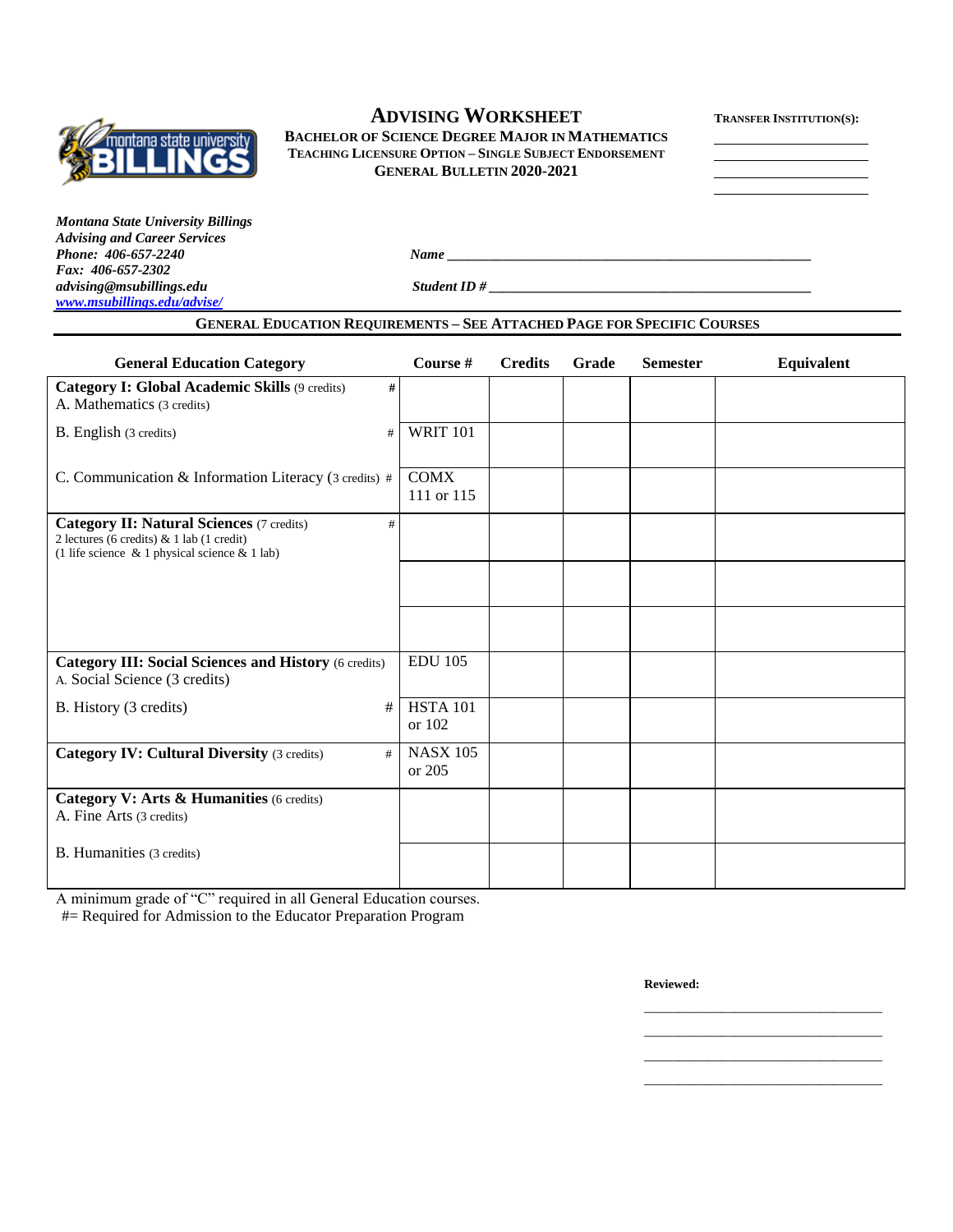## **GENERAL EDUCATION REQUIREMENTS**

|                                                                |     | <b>CATEGORY I: GLOBAL ACADEMIC SKILLS</b>           | 9 credits                |  |  |
|----------------------------------------------------------------|-----|-----------------------------------------------------|--------------------------|--|--|
| Students are required to take one course from each subcategory |     |                                                     |                          |  |  |
|                                                                |     | <b>Subcategory A - Mathematics</b>                  | 3 credits                |  |  |
| М                                                              | 105 | Contemporary Mathematics                            | 3                        |  |  |
| M                                                              | 114 | <b>Extended Technical Mathematics</b>               | 3                        |  |  |
| M                                                              | 121 | College Algebra                                     | 3                        |  |  |
| M                                                              | 122 | College Trigonometry                                | $\overline{\mathbf{3}}$  |  |  |
| М                                                              | 130 | Mathematics for Elementary Teachers I               | 3                        |  |  |
| M                                                              | 140 | College Math for Healthcare                         | 3                        |  |  |
| M                                                              | 143 | <b>Finite Mathematics</b>                           | $\overline{\mathcal{L}}$ |  |  |
| М                                                              | 161 | <b>Survey of Calculus</b>                           | 3                        |  |  |
| М                                                              | 171 | Calculus I                                          | 4                        |  |  |
| <b>STAT</b>                                                    | 141 | <b>Introduction to Statistical Concepts</b>         | 3                        |  |  |
| <b>STAT</b>                                                    | 216 | Introduction to Statistics                          | 4                        |  |  |
|                                                                |     | <b>Subcategory B - English</b>                      | 3 credits                |  |  |
| WRIT                                                           | 101 | College Writing I                                   | 3                        |  |  |
| WRIT                                                           | 121 | Introduction to Technical Writing                   | 3                        |  |  |
| WRIT                                                           | 122 | <b>Introduction to Business Writing</b>             | $\frac{3}{3}$            |  |  |
| WRIT                                                           | 201 | College Writing II                                  |                          |  |  |
| WRIT                                                           | 220 | Business & Professional Writing                     | $\overline{\mathbf{3}}$  |  |  |
| WRIT                                                           | 221 | Intermediate Technical Writing                      | 3                        |  |  |
| Subcategory C- Communication & Information Literacy 3 credits  |     |                                                     |                          |  |  |
| <i>COMX</i>                                                    | 111 | <b>Introduction to Public Speaking</b>              | 3                        |  |  |
| OR                                                             |     |                                                     |                          |  |  |
| <i>COMX</i>                                                    | 115 | <b>Introduction to Interpersonal Communication3</b> |                          |  |  |

**CATEGORY II: NATURAL SCIENCES 6 cr. lecture & 1 cr. lab**

*Students are required to take one course from each subcategory and at least one corresponding lab or Integrated Sciences*

|             |     | <b>Subcategory A – Life Sciences</b><br>3-4 credits |   |
|-------------|-----|-----------------------------------------------------|---|
| BIOB        | 101 | Discover Biology                                    | 3 |
| <b>BIOB</b> | 102 | Discover Biology Lab                                | 1 |
| <b>BIOB</b> | 121 | Fundamentals of Biology for Allied Health           | 3 |
| <b>BIOB</b> | 122 | Fund of Biology: Evolution, Ecology, and            |   |
|             |     | Biodiversity                                        | 3 |
| <b>BIOB</b> | 123 | Fund of Biology: The Nature of Nutrition            | 3 |
| <b>BIOB</b> | 160 | Principles of Living Systems                        | 3 |
| <b>BIOB</b> | 161 | Principles of Living Systems Lab                    | 1 |
|             |     |                                                     |   |
| ASTR        | 110 | Introduction to Astronomy                           | 3 |
| ASTR        | 111 | Introduction to Astronomy Lab                       | 1 |
| <b>CHMY</b> | 121 | Introduction to General Chemistry                   | 3 |
| <b>CHMY</b> | 122 | Introduction to General Chemistry Lab               | 1 |
| <b>CHMY</b> | 141 | College Chemistry I                                 | 3 |
| <b>CHMY</b> | 142 | College Chemistry Laboratory I                      | 1 |
| GEO         | 101 | <b>Introduction to Physical Geology</b>             | 3 |
| GEO         | 102 | Introduction to Physical Geology Laboratory         | 1 |
| <b>GPHY</b> | 262 | Spatial Sciences Technology & Applications          | 3 |
| <b>GPHY</b> | 263 | Spatial Sciences & Technology Lab                   | 1 |
| PHSX        | 103 | Our Physical World                                  | 3 |
| PHSX        | 104 | Our Physical World Lab                              | 1 |
| PHSX        | 205 | College Physics I                                   | 3 |
| PHSX        | 206 | College Physics I Lab                               | 1 |
|             |     |                                                     |   |

#### **Integrated Sciences**

| SCIN 101, 102, 103, 104 Integrated Sciences | 3, 1, 3, 1 |
|---------------------------------------------|------------|
|---------------------------------------------|------------|

|                   |     | <b>CATEGORY III: SOCIAL SCIENCES AND HISTORY</b><br><b>6 CREDITS</b> |   |
|-------------------|-----|----------------------------------------------------------------------|---|
|                   |     | Students are required to take one course from each subcategory       |   |
|                   |     | <b>Subcategory A – Social Sciences</b><br>3 credits                  |   |
| <b>ANTY</b>       | 217 | Physical Anthropology & Archeology                                   | 3 |
| <b>BGEN</b>       | 105 | Introduction to Business                                             | 3 |
| <b>COMX</b>       | 106 | Communicating in a Dynamic Workplace                                 | 3 |
| <b>ECNS</b>       | 201 | Principles of Microeconomics                                         | 3 |
| <b>ECNS</b>       | 202 | Principles of Macroeconomics                                         | 3 |
| <b>EDU</b>        | 105 | <b>Education and Democracy</b>                                       | 3 |
| <b>GPHY</b>       | 141 | Geography of World Regions                                           | 3 |
| <b>HTH</b>        | 110 | Personal Health and Wellness                                         | 3 |
| <b>PSCI</b>       | 210 | Introduction to American Government                                  | 3 |
| <b>PSCI</b>       | 220 | Introduction to Comparative Government                               | 3 |
| <b>PSYX</b>       | 100 | Introduction to Psychology                                           | 3 |
| <b>SOCI</b>       | 101 | Introduction to Sociology                                            | 3 |
| <b>SOCI</b>       | 201 | Social Problems                                                      | 3 |
|                   |     | 3 credits<br><b>Subcategory B - History</b>                          |   |
| <b>HSTA</b>       | 101 | <b>American History I</b>                                            | 3 |
| OR                |     |                                                                      |   |
| <b>HSTA</b>       | 102 | <b>American History II</b>                                           | 3 |
|                   |     | 3 credits<br><b>CATEGORY IV: CULTURAL DIVERSITY</b>                  |   |
| <b>NASX</b><br>0R | 105 | <b>Introduction to Native American Studies</b>                       | 3 |
| NASX              | 205 | <b>Native Americans in Contemporary Society 3</b>                    |   |
|                   |     | <b>CATEGORY V: ARTS &amp; HUMANITIES</b><br><b>6</b> credits         |   |
|                   |     | Students are required to take one course from each subcategory       |   |

| Students are required to take one course from each subcategory |     |                                            |                                                 |  |  |
|----------------------------------------------------------------|-----|--------------------------------------------|-------------------------------------------------|--|--|
|                                                                |     | Subcategory $A$ – Fine Arts                | 3 credits                                       |  |  |
| <b>ARTZ</b>                                                    | 101 | Art Fundamentals                           | 3                                               |  |  |
| ARTZ.                                                          | 105 | Visual Language-Drawing                    | 3                                               |  |  |
| ARTZ                                                           | 106 | Visual Language-2-D Foundations            |                                                 |  |  |
| ARTZ                                                           | 108 | Visual Language-3-D Foundations            | 33333333                                        |  |  |
| <b>ARTZ</b>                                                    | 131 | Ceramics for Non-majors                    |                                                 |  |  |
| <b>CRWR</b>                                                    | 240 | Intro Creative Writing Workshop            |                                                 |  |  |
| FILM                                                           | 160 | Introduction to World Cinema               |                                                 |  |  |
| <b>LIT</b>                                                     | 270 | Film & Literature                          |                                                 |  |  |
| <b>MART</b>                                                    | 260 | <b>Computer Presentation and Animation</b> |                                                 |  |  |
| <b>MUSI</b>                                                    | 101 | <b>Enjoyment of Music</b>                  |                                                 |  |  |
| <b>MUSI</b>                                                    | 114 | Band: MSUB Symphonic                       | $\mathbf{1}$                                    |  |  |
| MUSI                                                           | 131 | Jazz Ensemble I: MSUB                      | 1                                               |  |  |
| MUSI                                                           | 147 | Choral Ensemble: University Chorus         | $\mathbf{1}$                                    |  |  |
| PHOT                                                           | 154 | <b>Exploring Digital Photography</b>       | 3                                               |  |  |
| THTR                                                           | 101 | Introduction to Theatre                    | 3                                               |  |  |
| <b>THTR</b>                                                    | 120 | Introduction to Acting I                   | 3                                               |  |  |
|                                                                |     | <b>Subcategory B - Humanities</b>          | 3 credits                                       |  |  |
| <b>ARTH</b>                                                    | 150 | Introduction to Art History                | 3                                               |  |  |
| <b>HONR</b>                                                    | 111 | Perspectives and Understanding             |                                                 |  |  |
| <b>LIT</b>                                                     | 110 | Introduction to Literature                 |                                                 |  |  |
| LIT                                                            | 213 | Montana Literature                         |                                                 |  |  |
| PHI.                                                           | 110 | Introduction to Ethics                     | $\begin{array}{c}\n33 \\ 33 \\ 33\n\end{array}$ |  |  |
| PHL                                                            | 111 | Philosophies of Life                       |                                                 |  |  |
| PHL                                                            | 254 | People and Politics                        |                                                 |  |  |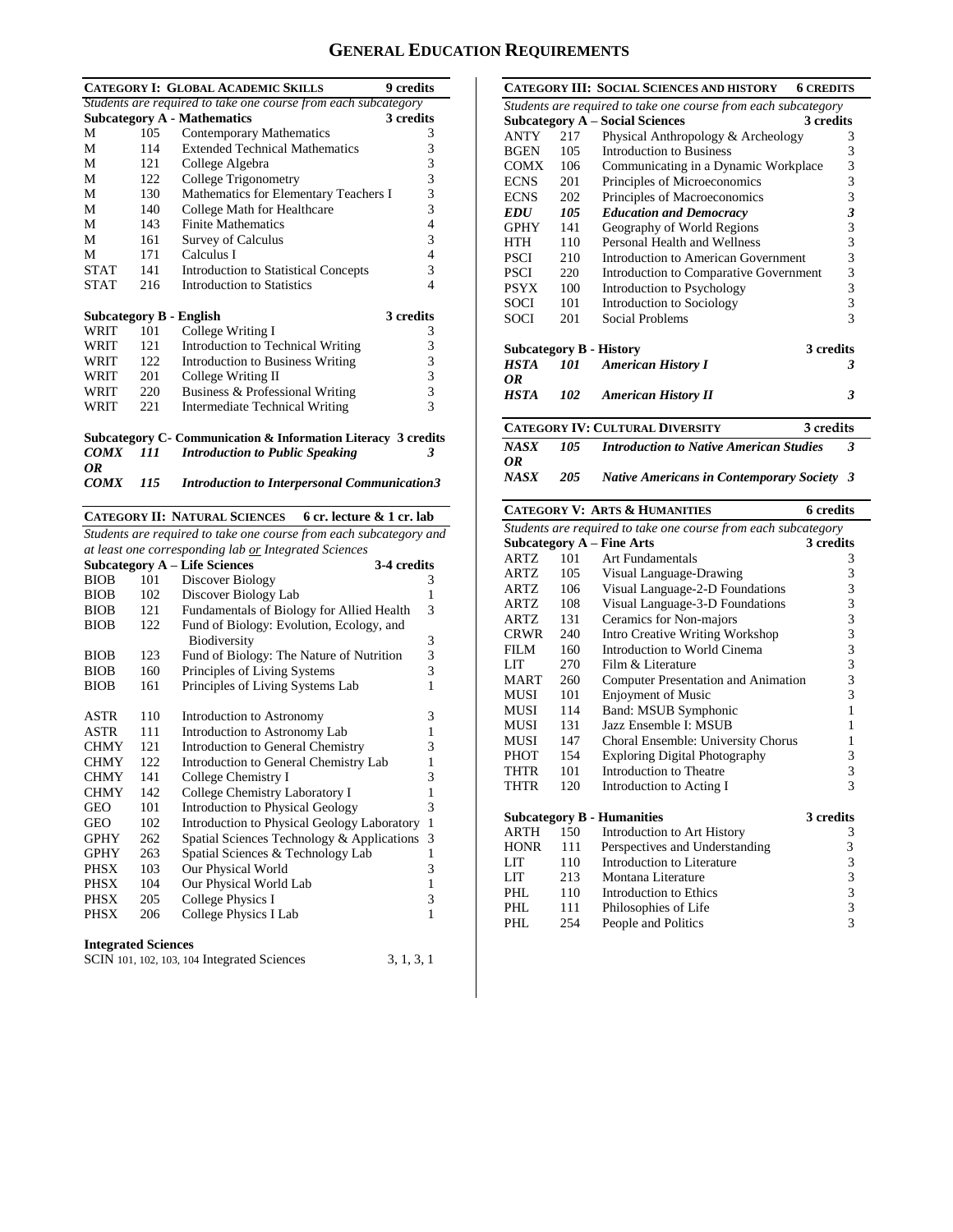|                                                                    |      | Course                                                                               | <b>Credits</b> | Grade | <b>Semester</b> | Equivalent |  |  |
|--------------------------------------------------------------------|------|--------------------------------------------------------------------------------------|----------------|-------|-----------------|------------|--|--|
| A minimum grade of C or better is required in all major coursework |      |                                                                                      |                |       |                 |            |  |  |
| <b>Professional Education Core</b>                                 |      |                                                                                      |                |       |                 |            |  |  |
| *#EDU                                                              | 105  | <b>Education and Democracy</b>                                                       | 3              |       |                 |            |  |  |
| ^#EDU                                                              | 220/ | Human Growth and Development/                                                        | 3              |       |                 |            |  |  |
|                                                                    | 220L | Lab (45 hour practicum required)                                                     |                |       |                 |            |  |  |
| #EDU                                                               | 221  | <b>Educational Psychology and Measurement</b>                                        | 3              |       |                 |            |  |  |
| $^{\wedge\text{HEDSP}}$                                            | 204  | <b>Introduction to Teaching Exceptional Learners</b><br>(15 hour practicum required) | 3              |       |                 |            |  |  |
| #HTH                                                               | 412  | Drugs and Alcohol                                                                    | 1              |       |                 |            |  |  |
| <b>EDU</b>                                                         | 333  | Reading and Writing Across the Curriculum                                            | 3              |       |                 |            |  |  |
| <b>EDU</b>                                                         | 354  | Secondary Junior Field                                                               | $\overline{2}$ |       |                 |            |  |  |
| <b>EDU</b>                                                         | 380  | Introduction to Curriculum Planning/Practice                                         | 2              |       |                 |            |  |  |
| <b>EDU</b>                                                         | 406  | Philosophical, Legal & Ethical Issues in<br>Education                                | 3              |       |                 |            |  |  |
| <b>EDU</b>                                                         | 494  | Seminar/Workshop: Mathematics                                                        |                |       |                 |            |  |  |
| <b>EDU</b>                                                         | 495C | Student Teaching: 5-12                                                               | 9              |       |                 |            |  |  |
| <b>EDU</b>                                                         | 497B | Methods: 9-12 Mathematics                                                            | 3              |       |                 |            |  |  |
| <b>EDU</b>                                                         | 497R | Methods: 5-8 Mathematics                                                             | 3              |       |                 |            |  |  |

### **#Required for Admission to the Educator Preparation Program**

### **Mathematics Required Courses**

| <b>CSCI</b> | 111A | Programming with Java I                    | 4  |  |
|-------------|------|--------------------------------------------|----|--|
| M           | 110  | <b>Mathematical Computing</b>              | T. |  |
| $^*M$       | 171  | Calculus I                                 | 4  |  |
| M           | 172  | Calculus II                                | 4  |  |
| M           | 242  | Methods of Proof                           | 3  |  |
| M           | 273  | Multivariable Calculus                     | 4  |  |
| M           | 305  | Discrete Structures I                      | 4  |  |
| M           | 329  | Modern Geometry                            | 3  |  |
| M           | 333  | Linear Algebra                             | 4  |  |
| M           | 371  | <b>Numerical Computing</b>                 | 4  |  |
| M           | 431  | Abstract Algebra I                         | 3  |  |
| M           | 471  | <b>Mathematical Analysis</b>               | 3  |  |
| M           | 472  | Introduction to Complex Analysis           | 3  |  |
| M           | 499  | Capstone                                   | 3  |  |
| <b>STAT</b> | 341  | Introduction to Probability and Statistics | 4  |  |

\*May satisfy General Education requirements.